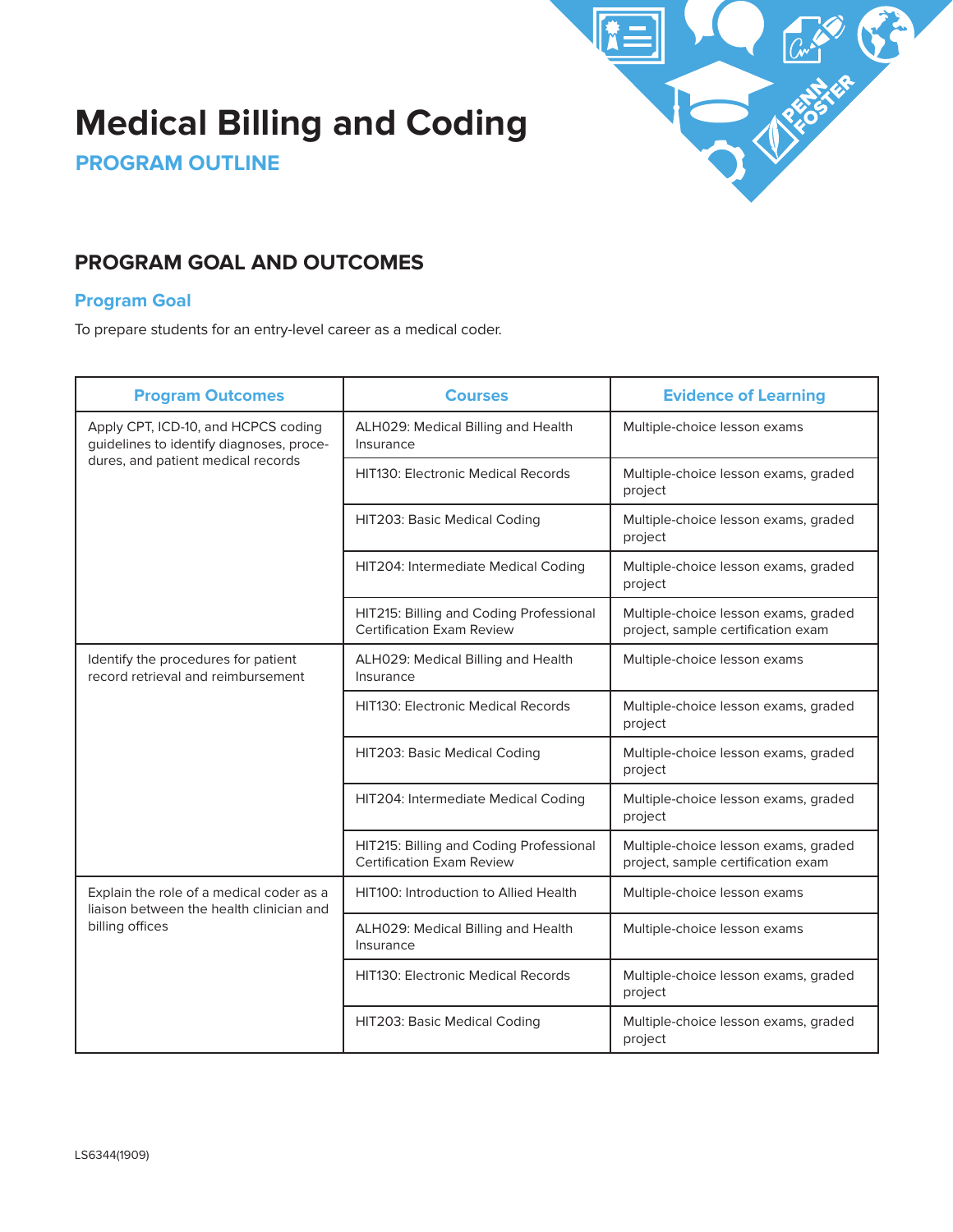| Apply computer and information<br>literacy skills using electronic health<br>records software                                                    | <b>BUS090: Medical Office Procedures</b>                                    | Multiple-choice lesson exams                                               |
|--------------------------------------------------------------------------------------------------------------------------------------------------|-----------------------------------------------------------------------------|----------------------------------------------------------------------------|
|                                                                                                                                                  | <b>HIT130: Electronic Medical Records</b>                                   | Multiple-choice lesson exams, graded<br>project                            |
|                                                                                                                                                  | HIT215: Billing and Coding Professional<br><b>Certification Exam Review</b> | Multiple-choice lesson exams, graded<br>project, sample certification exam |
| Identify terms, facts, methods, proce-<br>dures, concepts, theories, principles,<br>and processes within medical billing<br>and coding scenarios | HIT100: Introduction to Allied Health                                       | Multiple-choice lesson exams                                               |
|                                                                                                                                                  | ALH028: Law, Ethics, and<br>Confidentiality in Allied Health                | Multiple-choice lesson exams                                               |
|                                                                                                                                                  | ALH016: Body Systems and Medical<br>Terminology 1                           | Multiple-choice lesson exams                                               |
|                                                                                                                                                  | ALH017: Body Systems and Medical<br>Terminology 2                           | Multiple-choice lesson exams                                               |
|                                                                                                                                                  | ALH021: Pathology and Pharmacology                                          | Multiple-choice lesson exams                                               |
|                                                                                                                                                  | HIT203: Basic Medical Coding                                                | Multiple-choice lesson exams, graded<br>project                            |
| Classify relationships among data and<br>items within medical billing and coding<br>scenarios                                                    | <b>ALH016: Body Systems and Medical</b><br>Terminology 1                    | Multiple-choice lesson exams                                               |
|                                                                                                                                                  | ALH017: Body Systems and Medical<br>Terminology 2                           | Multiple-choice lesson exams                                               |
|                                                                                                                                                  | <b>HIT203: Basic Medical Coding</b>                                         | Multiple-choice lesson exams, graded<br>project                            |
|                                                                                                                                                  | HIT204: Intermediate Medical Coding                                         | Multiple-choice lesson exams, graded<br>project                            |
|                                                                                                                                                  | HIT215: Billing and Coding Professional<br><b>Certification Exam Review</b> | Multiple-choice lesson exams, graded<br>project, sample certification exam |
| Recognize laws and theories, includ-<br>ing issues relating to ethics and<br>confidentiality                                                     | ALH028: Law, Ethics, and<br>Confidentiality in Allied Health                | Multiple-choice lesson exams                                               |
| Calculate solutions to mathematical<br>problems related to reimbursement<br>and medical mathematics                                              | <b>BUS090: Medical Office Procedures</b>                                    | Multiple-choice lesson exams                                               |
|                                                                                                                                                  | <b>HIT130: Electronic Medical Records</b>                                   | Multiple-choice lesson exams, graded<br>project                            |
|                                                                                                                                                  | HIT215: Billing and Coding Professional<br><b>Certification Exam Review</b> | Multiple-choice lesson exams, graded<br>project, sample certification exam |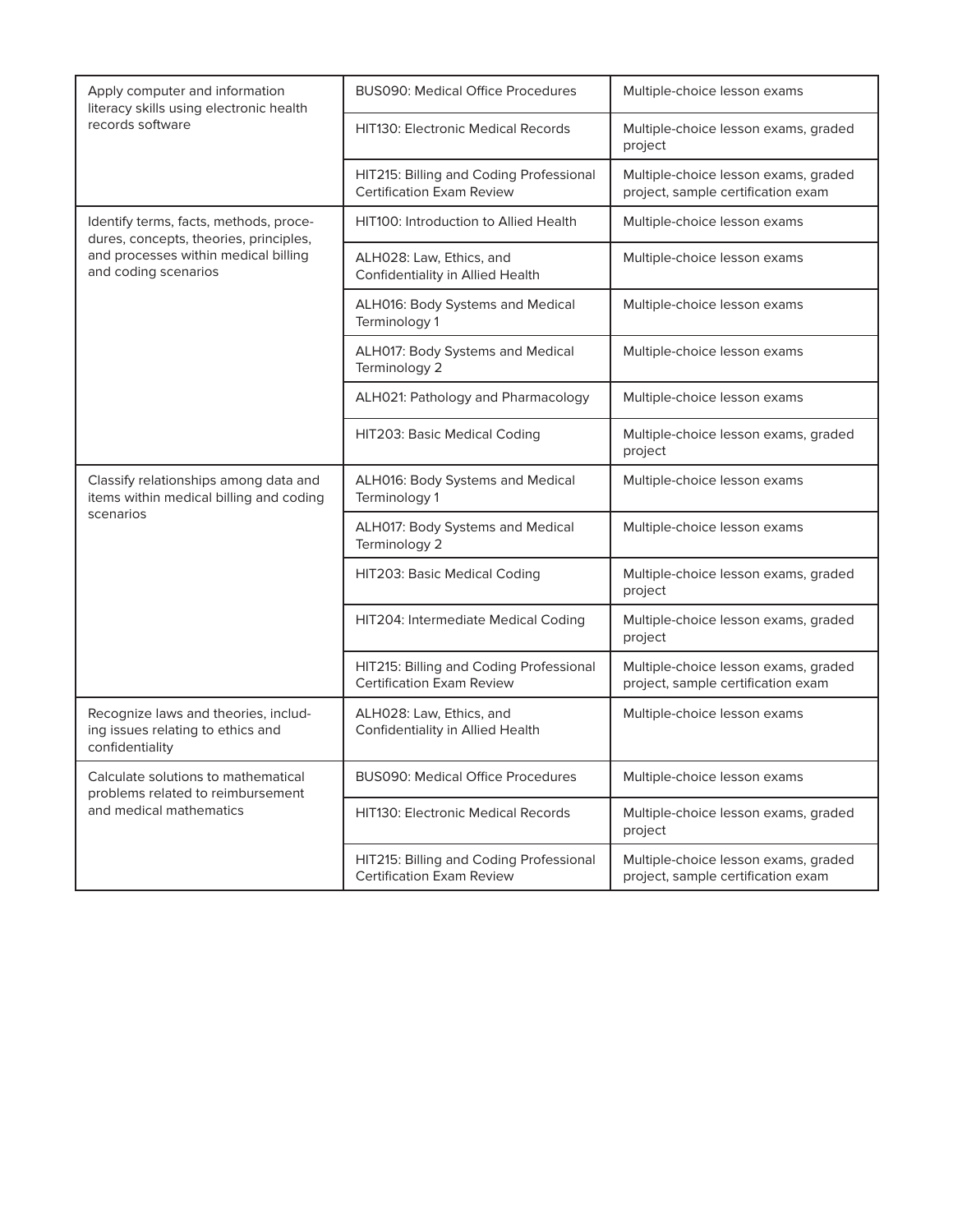| Interpret information to make proper<br>coding decisions   | ALH016: Body Systems and Medical<br>Terminology 1                           | Multiple-choice lesson exams                                               |
|------------------------------------------------------------|-----------------------------------------------------------------------------|----------------------------------------------------------------------------|
|                                                            | ALH017: Body Systems and Medical<br>Terminology 2                           | Multiple-choice lesson exams                                               |
|                                                            | <b>HIT130: Electronic Medical Records</b>                                   | Multiple-choice lesson exams, graded<br>project                            |
|                                                            | ALH029: Medical Billing and Health<br>Insurance                             | Multiple-choice lesson exams                                               |
|                                                            | HIT203: Basic Medical Coding                                                | Multiple-choice lesson exams, graded<br>project                            |
|                                                            | HIT204: Intermediate Medical Coding                                         | Multiple-choice lesson exams, graded<br>project                            |
|                                                            | HIT215: Billing and Coding Professional<br><b>Certification Exam Review</b> | Multiple-choice lesson exams, graded<br>project, sample certification exam |
| Review basic written and workplace<br>communication skills | <b>BUS090: Medical Office Procedures</b>                                    | Multiple-choice lesson exams                                               |
|                                                            | HIT215: Billing and Coding Professional<br><b>Certification Exam Review</b> | Multiple-choice lesson exams, graded<br>project, sample certification exam |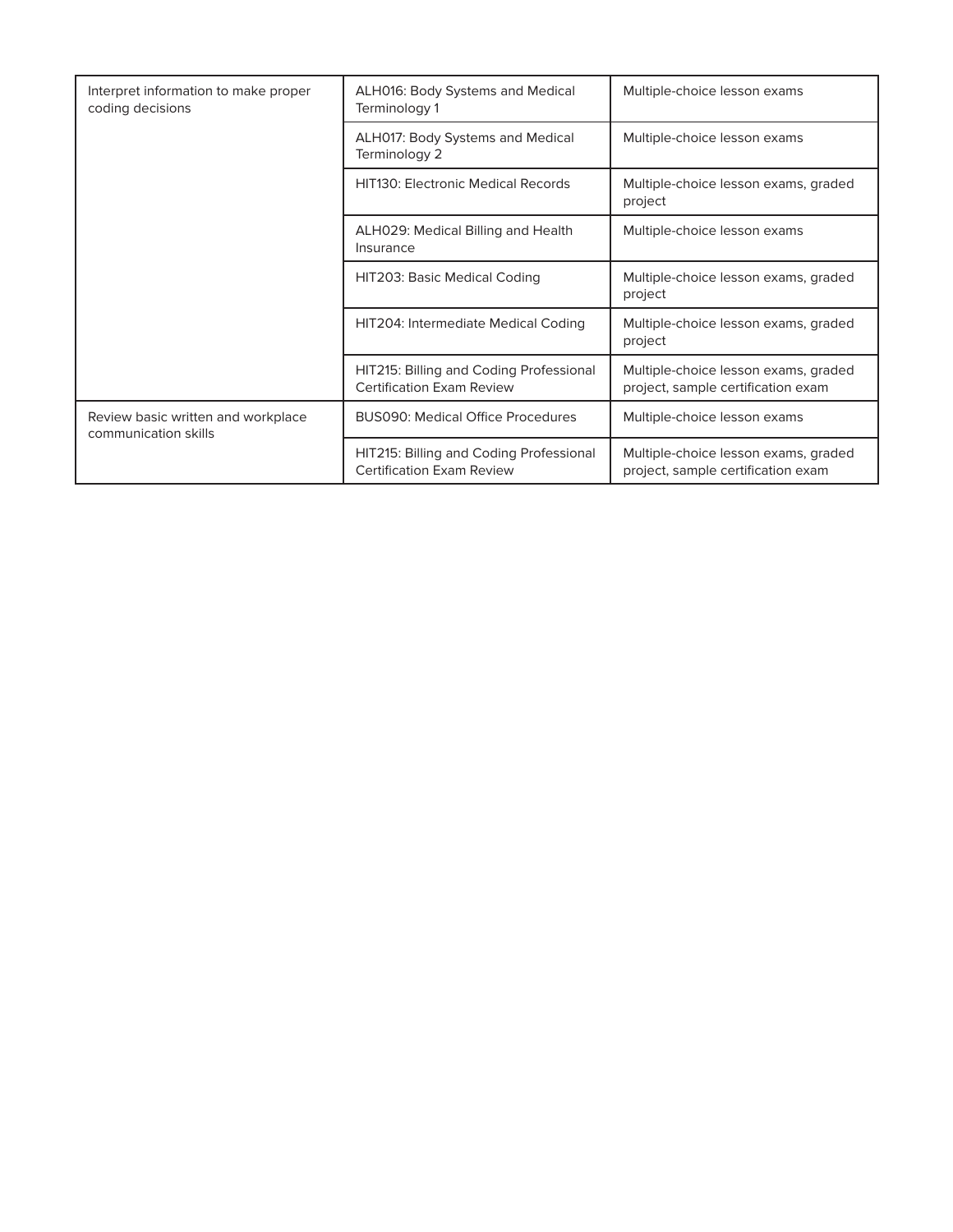## **PROGRAM STRUCTURE**

# **HIT100: Introduction to Allied Health**

| Lesson 1 | <b>Starting Your Program</b>         |
|----------|--------------------------------------|
| Lesson 2 | <b>Introduction to Allied Health</b> |

## **ALH028: Law, Ethics, and Confidentiality in Allied Health**

| Lesson 3 | Law in Allied Health                    |
|----------|-----------------------------------------|
| Lesson 4 | <b>Ethics in Allied Health</b>          |
| Lesson 5 | <b>Confidentiality in Allied Health</b> |

#### **ALH029: Medical Billing and Health Insurance**

| Lesson 6 | <b>Reimbursement Methodologies</b>    |
|----------|---------------------------------------|
| Lesson 7 | <b>Comprehensive Health Insurance</b> |

## **BUS090: Medical Office Procedures**

| Lesson 8  | <b>Basic Math in Allied Health</b>    |
|-----------|---------------------------------------|
| Lesson 9  | <b>Basic Grammar in Allied Health</b> |
| Lesson 10 | <b>Professional Communications</b>    |
| Lesson 11 | <b>Basic Word and Excel</b>           |

## **ALH016: Body Systems and Medical Terminology 1**

| Lesson 12 | <b>Introduction to Medical Terminology</b>                 |
|-----------|------------------------------------------------------------|
| Lesson 13 | <b>Cardiovascular and Hematologic Systems</b>              |
| Lesson 14 | <b>Respiratory and Endocrine Systems</b>                   |
| Lesson 15 | <b>Gastrointestinal, Urinary, and Reproductive Systems</b> |

## **ALH017: Body Systems and Medical Terminology 2**

| Lesson 16 | <b>Integumentary and Musculoskeletal Systems</b> |
|-----------|--------------------------------------------------|
| Lesson 17 | <b>Sensory Organs and Nervous System</b>         |
| Lesson 18 | Immune System, HIV, and Cancer                   |

## **ALH021: Pathology and Pharmacology**

| Lesson 19 | <b>Introduction to Pharmacology</b> |
|-----------|-------------------------------------|
| Lesson 20 | <b>Pharmacology</b>                 |
| Lesson 21 | <b>Introduction to Pathology</b>    |
| Lesson 22 | <b>Pathology</b>                    |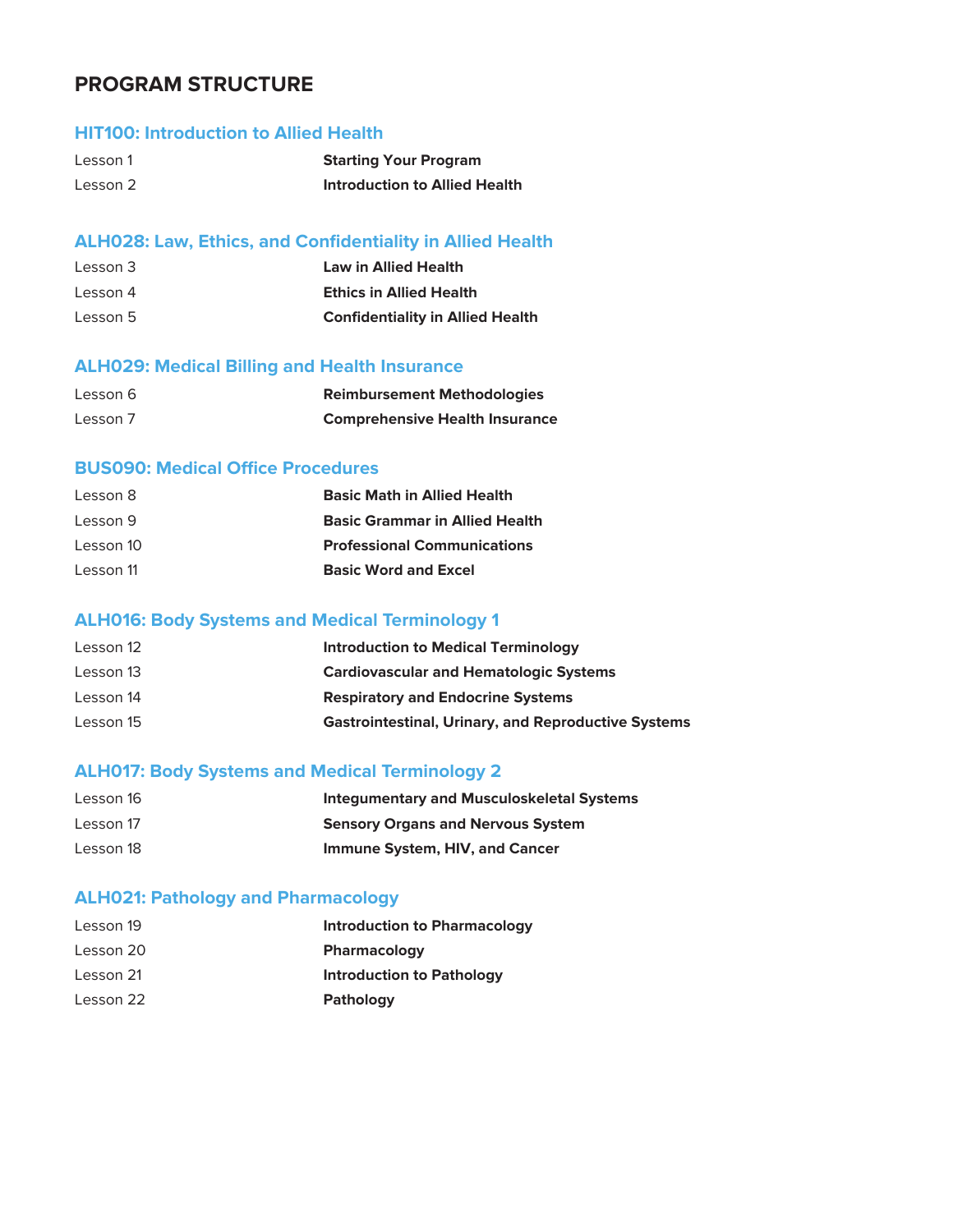## **HIT130: Electronic Medical Records**

| Lesson 23                      | <b>Electronic Health Records and Security</b>                                                   |
|--------------------------------|-------------------------------------------------------------------------------------------------|
| Lesson 24                      | <b>Administrative and Clinical Use of the EHR</b>                                               |
| Lesson 25                      | <b>Reimbursement and Personal Health Records</b>                                                |
| Lesson 26                      | <b>Final Examination</b>                                                                        |
| Lesson 27                      | <b>Electronic Medical Records Graded Project</b>                                                |
| <b>Textbook and Simulation</b> | The Electronic Health Record for the Physician's Office with SimChart<br>for the Medical Office |

## **HIT203: Basic Medical Coding**

| Lesson 28 | <b>Introduction to Coding</b>                  |
|-----------|------------------------------------------------|
| Lesson 29 | <b>Diagnosis Coding with ICD-10-CM</b>         |
| Lesson 30 | <b>Specific Guidelines for Using ICD-10-CM</b> |
| Lesson 31 | <b>Procedure Coding with ICD-10-PCS</b>        |
| Lesson 32 | <b>HIT203 Graded Project</b>                   |
| Textbook  | <b>Step-by-Step Medical Coding</b>             |
| Textbook  | ICD-10-CM                                      |
|           |                                                |

## **HIT204: Intermediate Medical Coding**

| Lesson 33 | <b>Introduction to CPT Coding</b>                      |
|-----------|--------------------------------------------------------|
| Lesson 34 | <b>Evaluation and Management and Anesthesia Coding</b> |
| Lesson 35 | <b>Surgical CPT Coding, Part 1</b>                     |
| Lesson 36 | <b>Surgical CPT Coding, Part 2</b>                     |
| Lesson 37 | <b>Surgical CPT Coding, Part 3</b>                     |
| Lesson 38 | <b>HIT204 Graded Project</b>                           |
| Textbook  | <b>CPT</b>                                             |
| Textbook  | <b>HCPCS Level II</b>                                  |

## **HIT215: Billing and Coding Professional Certification Exam Review**

| Lesson 39 | <b>Anatomy, Terminology, and Pathophysiology</b> |
|-----------|--------------------------------------------------|
| Lesson 40 | <b>HCPCS Coding and Reimbursement Issues</b>     |
| Lesson 41 | <b>CPT Coding</b>                                |
| Lesson 42 | <b>ICD-10-CM</b>                                 |
| Lesson 43 | Post-Exam                                        |
| Lesson 44 | <b>HIT215 Final Exam</b>                         |
| Textbook  | <b>Physician Coding Exam Review</b>              |
|           |                                                  |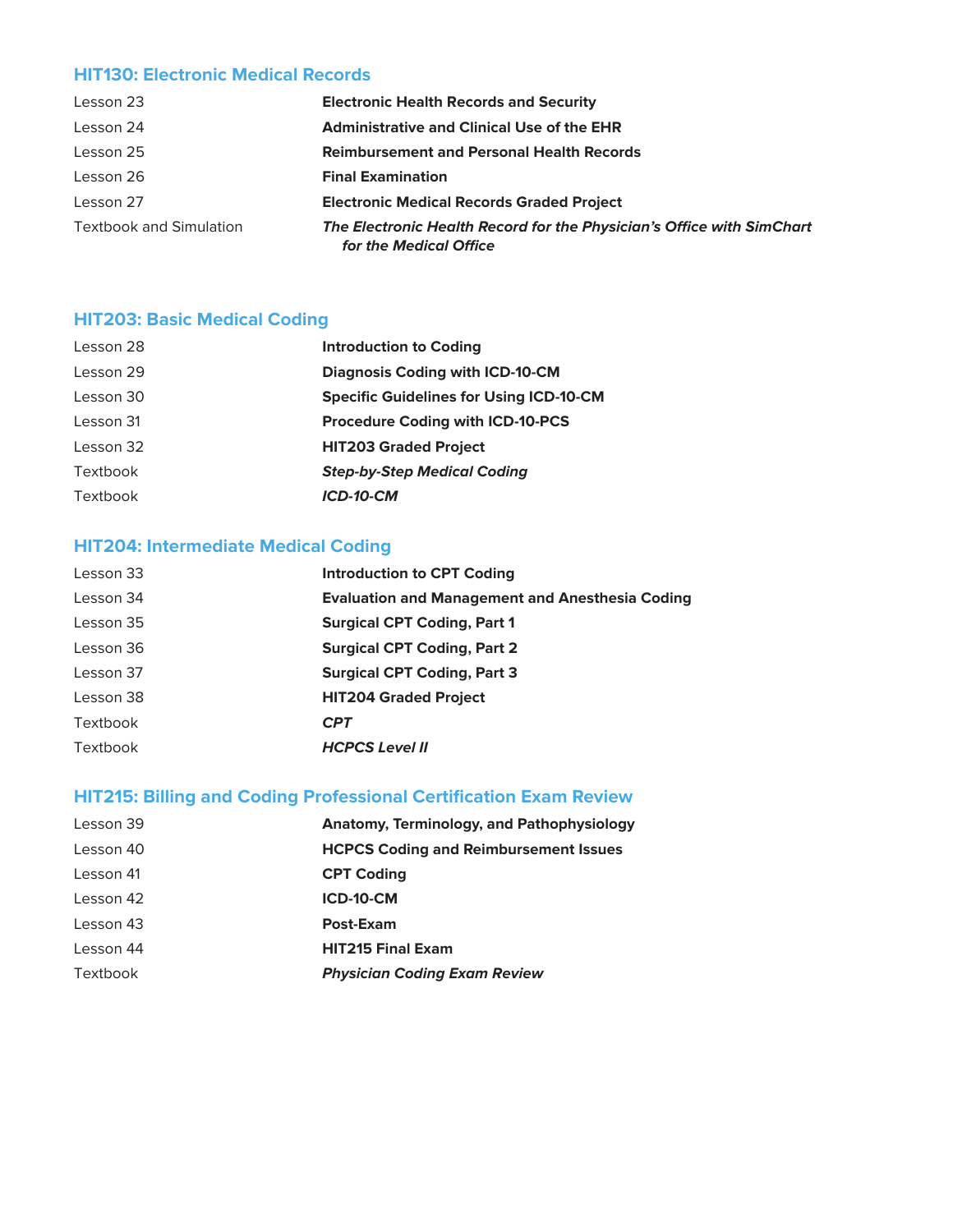# **COURSE DESCRIPTIONS AND OBJECTIVES**

## **HIT100: Introduction to Allied Health**

In this course, you'll develop the necessary skills to ensure your success in the program. You'll learn how you can improve your study skills, so you're able to use a number of tools that will help you to be successful. This course will also introduce you to healthcare, the healthcare industry in the United States, and the roles that healthcare workers play in that industry.

By the end of this course, you'll be able to:

- O Identify skills needed to be a confident and independent online learner
- O Describe the United States health care industry and the professional roles within it

### **ALH028: Law, Ethics, and Confidentiality in Allied Health**

In this course, you'll learn how law affects healthcare practitioners, the origin of law that affects medical professionals, the basics of the process of litigation and its alternatives, the common-law basis for the confidentiality of healthcare information, and the laws regulating healthcare information collected and maintained by government agencies.

By the end of this course, you'll be able to:

- O Interpret civil and criminal laws related to healthcare
- O Assess ethical issues healthcare professionals face today
- O Analyze confidentiality laws and regulations

## **ALH029: Medical Billing and Health Insurance**

This course introduces the reimbursement process and the various methodologies involved, such as fee-for-service and episode-of-care methodologies. The course also covers important information regarding payment systems, fee schedules, chargemasters, coding, and the internal audit process. Finally, the course explains the fundamentals and types of health insurance and provides test preparation for the certification exam.

By the end of this course, you'll be able to:

- O Discuss various reimbursement methodologies and payment systems
- O Define health insurance

#### **BUS090: Medical Office Procedures**

This course is designed to help you develop professional relationships in the workplace and professionally administer and manage office communications and procedures. It also provides a review of basic math operations, along with a basic introduction to working with Word and Excel.

By the end of this course, you'll be able to:

- O Apply knowledge of basic arithmetic skills to complete math related tasks in an office setting
- **I** Identify how to create professional business correspondences
- Recognize effective communication techniques in an office setting
- Describe how to use Word and Excel to complete business related tasks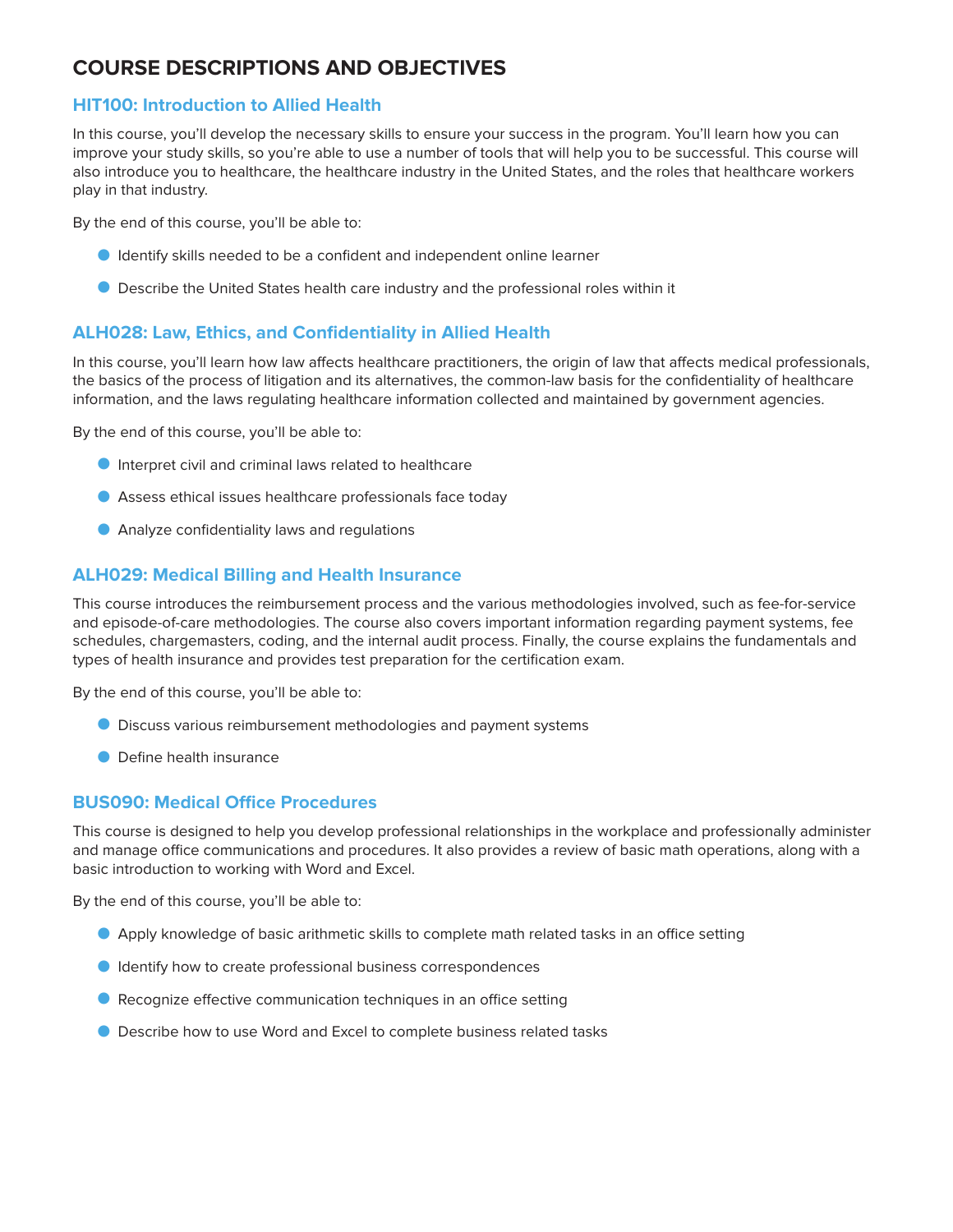## **ALH016: Body Systems and Medical Terminology 1**

This course will familiarize you with various body systems including medical terms, structure, function, diseases, disorders, and treatments. You'll also learn drug delivery systems, drug administration routes, drug classifications, and commonly used medications for various organ system disorders.

By the end of this course, you'll be able to:

- O Define medical terms and regions and structures of the body by analyzing medical terms
- O Identify the anatomy, physiology, diseases, and treatments of the cardiovascular and hematologic systems
- O Identify the anatomy, physiology, diseases, and treatments of the respiratory and endocrine systems
- O Identify the anatomy, physiology, diseases, and treatments of the gastrointestinal, urinary, and reproductive systems

### **ALH017: Body Systems and Medical Terminology 2**

This course is a continuation of Body Systems and Medical Terminology 1. You'll continue to learn about various body systems, drug delivery systems, drug administration routes, drug classifications, and commonly used medications for various organ system disorders. You'll also learn basic medication calculations, storage, how to assist patients with administration, and proper documentation.

By the end of this course, you'll be able to:

- O Identify the anatomy, physiology, and diseases and treatments of the integumentary and musculoskeletal systems
- O Identify the anatomy, physiology, and diseases and treatments of the sensory and nervous systems
- O Identify the anatomy, physiology, and diseases and treatments of the immune system

### **ALH021: Pathology and Pharmacology**

This course describes healthcare professionals who can identify the four subdivisions of pharmacology and different drug classifications, including vitamins and minerals. Pathology and Pharmacology will also prepare you to explain the causes of infectious disease and techniques used to stop its spread. Finally, you'll review the basic etiology of common diseases and conditions.

By the end of this course, you'll be able to:

- O Describe four subdivisions of pharmacology: pharma codynamics, pharmacokinetics, pharmaco-therapeutics, and toxicology
- O Identify different drug classifications, including vitamins and minerals, which a patient may take for a variety of health conditions
- O Explain causes of infection, disease, and techniques used to stop the spread of infectious disease
- **D** Explain basic etiology of common diseases and conditions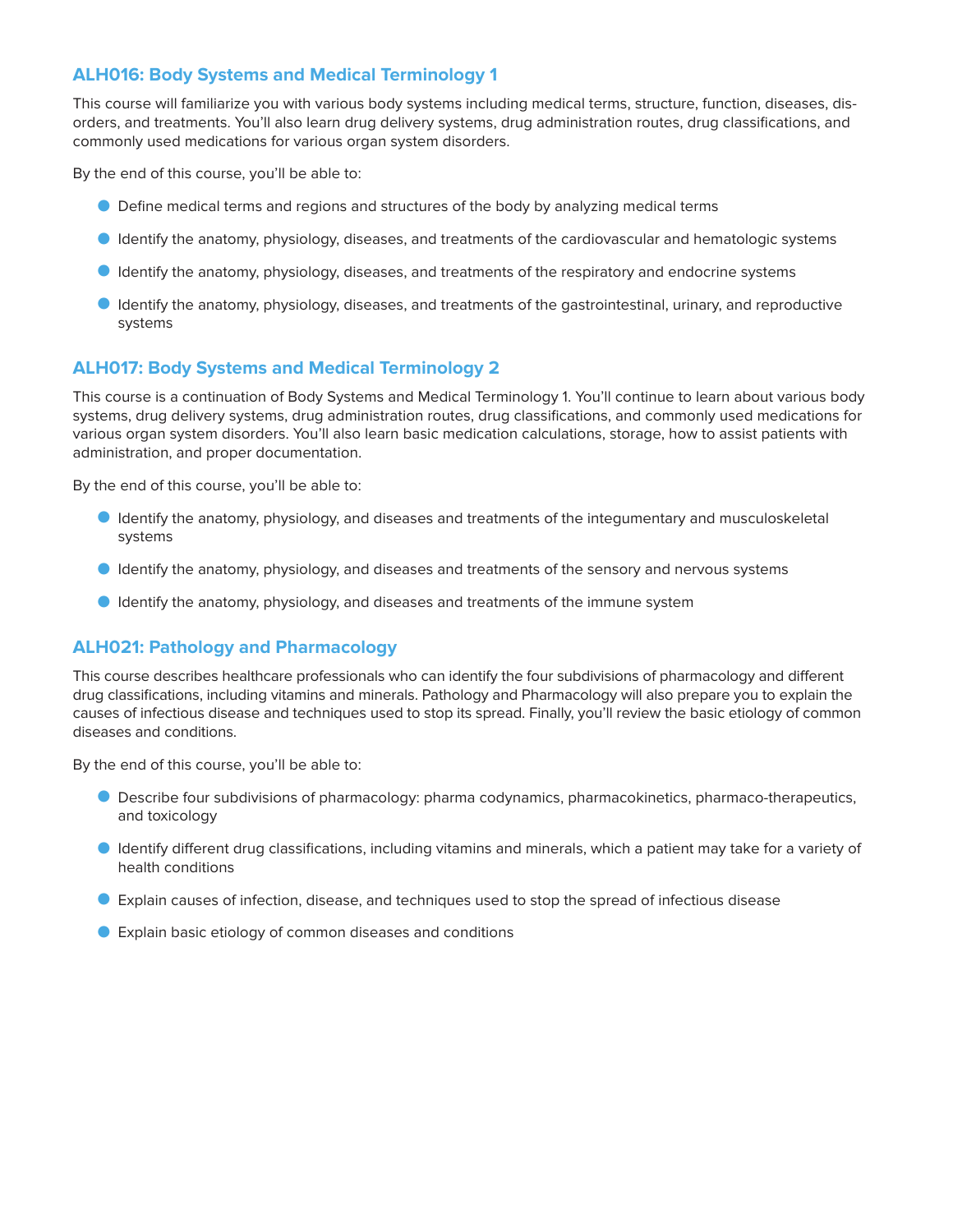#### **HIT130: Electronic Medical Records**

This course is designed to help you understand the reimbursement process and the various methodologies involved. You'll be introduced to billing cycles and how health information technology is used in medical offices, and learn about basic accounting transaction terminology and apply this information to enter patient charges and payments.

By the end of this course, you'll be able to:

- O Describe the contents of the Electronic Health Record, application of SimChart for the Medical Office, and security, privacy, and confidentiality associated with medical records
- O Explain the administrative and clinical roles in the medical office and functions within the EHR that are utilized routinely in these roles
- O Describe the billing and reimbursement process and the use of both patient portals and personal health records in continuity of patient care
- O Complete simulated health records in SimCharts

#### **HIT203: Basic Medical Coding**

Your first course begins with an overview of coding concepts, terms, and procedures. You'll start by exploring the history of the ICD-10 coding system. You'll code diagnoses in the ICD-10-CM and use the chapter-specific coding guidelines to code diseases and conditions with specific and unique rules. You'll finish your course by learning how to code procedures in the ICD-10-PCS, rounding out your training in the basics of coding with ICD-10.

By the end of this course, you'll be able to:

- O Describe the layout and purpose of the ICD-10-CM coding manual
- O Explain how to use the ICD-10-CM to assign codes for medical diagnoses
- O Summarize the guidelines for coding physiologic conditions involving different organ systems
- O Identify the purpose of the ICD-10-PCS and how it's used
- O Assign diagnosis and procedure codes using the ICD-10 coding manuals

#### **HIT204: Intermediate Medical Coding**

In this course, you'll concentrate on the diagnoses or procedures that don't seem to fit into any specific coding category. You'll also learn about general coding guidelines for inpatient and outpatient procedures and physician office coding using CPT, HCPCS Level I, and HCPCS Level II procedure coding.

By the end of this course, you'll be able to:

- O Assign codes for services and procedures using CPT and HCPCS Level II
- O Outline the procedure for assigning codes from the E/M and Anesthesia sections of CPT
- O Outline the types of services and procedures described in the CPT
- O Explain the types of procedures coded in the hemic, lymphatic, digestive, reproductive, and urogenital systems
- O Describe the procedures coded in the endocrine, nervous, ocular, auditory, radiology, pathology, and medicine sections of the CPT
- O Assign CPT and HCPCS codes for physician procedures and services